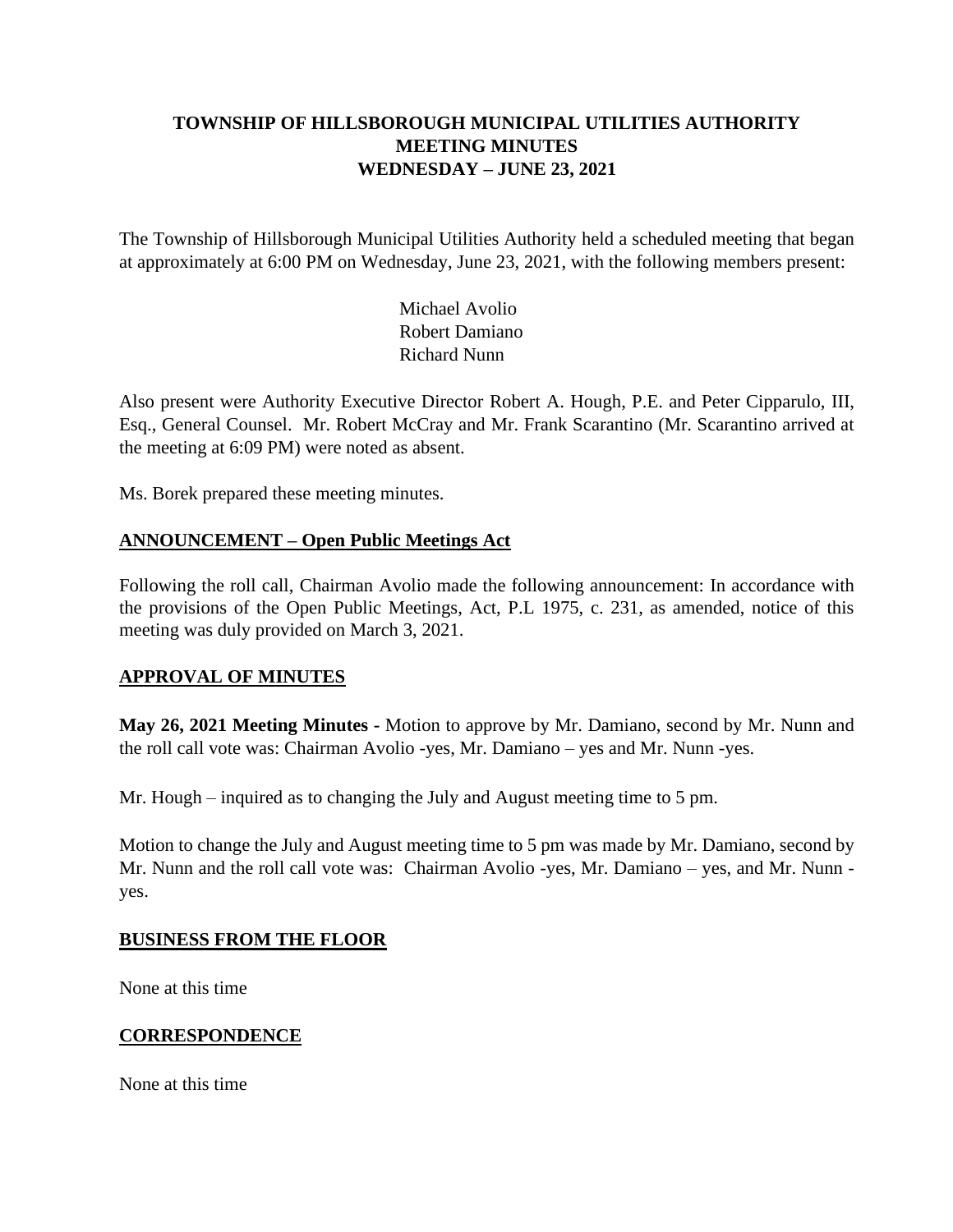Chairman Avolio inquired about the expansion project of Route 206 by Doctors Way –Mr. Hough advised that it was his understanding that it was scheduled to start in July 2021.

# **MATTERS FOR CONSIDERATION**

### **None at this time.**

# **DISCUSSION**

# **Administrative Offices – 220 Triangle Road – Lease Agreement**

Mr. Hough reported that he proposed shortening the lease terms with the landlord, but the landlord was not responsive thus far. He asked for direction as to how to proceed in this matter.

Mr. Nunn proposed seeking out other options to see what else is available.

Chairman Avolio inquired as to the space necessary.

Mr. Hough reiterated that this location is good for some of those residents who drop off payments in terms of accessibility and that this is a major benefit for those residents.

At 6:09 pm Mr. Scarantino joined the meeting.

After further discussion, the proposal to be made to the landlord is 3 years plus 2 years with zero and 5% with the right to cancel during the third year with a 60-day notice.

Mr. Hough will speak with Mr. Jeremy Schall of Atlantic Realty Development Corp. regarding this proposal and will advise at the July meeting.

# **Sunnymeade Pump Station and Force Main Project**

- Design / Easement Update
- Copart Update
- Green Acres Update
- Norfolk Southern Railway (NSR) Company Agreement
- Flow Meter Installation Pump Station Design Flows

Green Acres meeting next week with the Township Engineering and Recreation Departments to discuss planning for the path and the park area.

NSR has the information for the agreement.

Santos has the information for their force main. If the existing line is abandoned it will need to be tied in someplace else.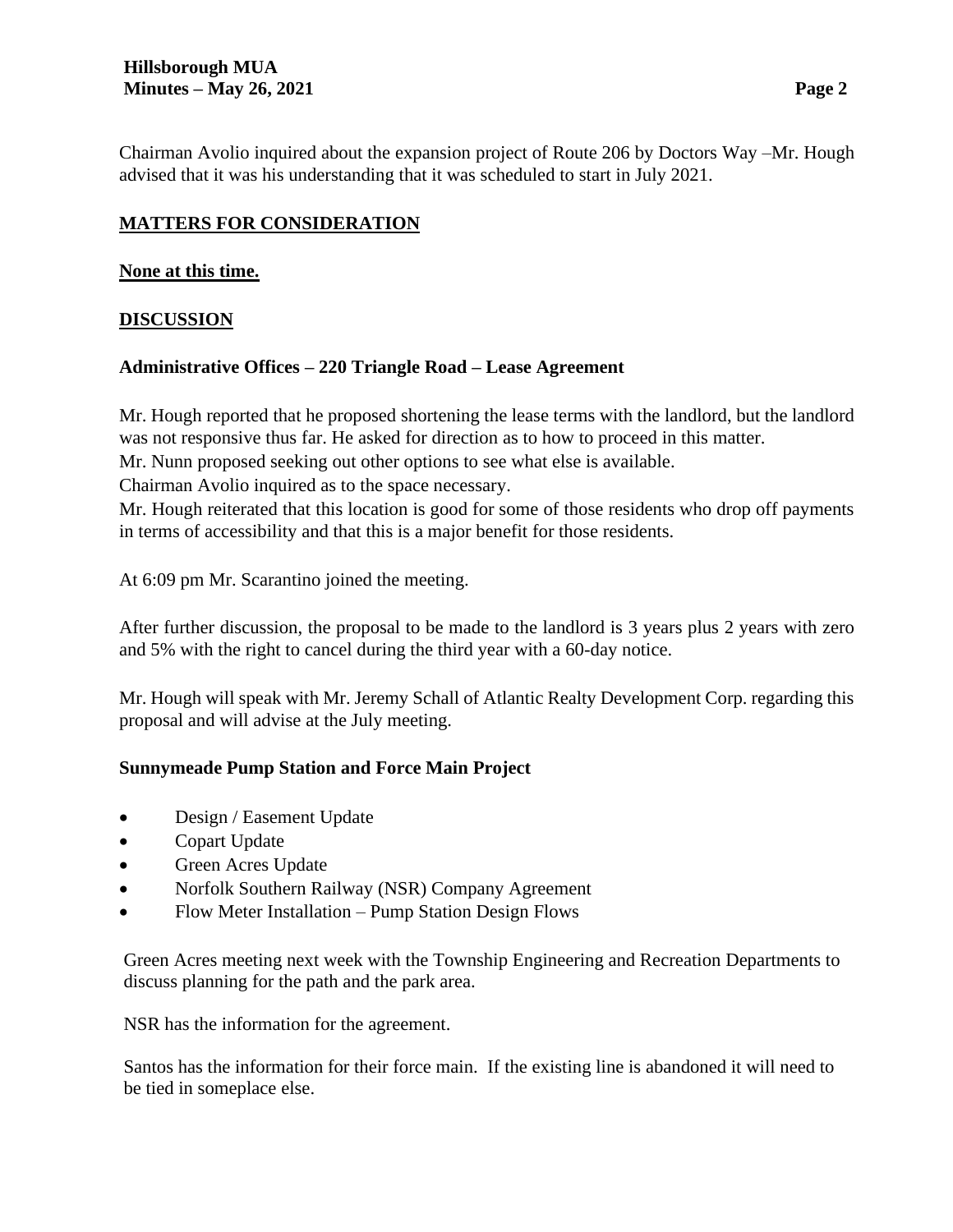Van Note Harvey Associates is compiling a required report for the Infrastructure Trust and it should be completed by Friday, after which it will be submitted to the trust next week. The level of environmental review is of concern for this project.

### **Blackwell's Mills Pump Station Replacement**

Mr. Hough reported there will be a conference call next week. The design work has been reviewed and completed. The Township is reviewing the plans in advance of the submission to American Water and DEP.

### **Rohill Pump Station - Generator and Automatic Transfer Switch (ATS) replacement**

Mr. Hough reported that the conduit was installed on Monday and as soon as the pad is complete the generator will be "set in place."

### **Rehabilitation of Route 206 Gravity Sanitary Sewer Laterals**

Mr. Hough reported that H2M Associates has been authorized to move forward with respect to preparing the bid documents, which are anticipated to be complete in early July.

Mr. Hough provided a "shovel ready" update to the report on Blackwell Mills and the additional laterals for 2021.

#### **Other Discussion**

None at this time.

# **2021 Summary Will Serve Letters & Sewer Connection Letters**

No projects at this time.

#### **2021 Summary Sewer Connection Letters**

No projects added at this time.

Mr. Hough added that the Mulford pump station should be considered next and he was advised to prepare an RFP and advertise for bids.

#### **COMMITTEE REPORTS**

**Engineering / Facilities** – No further report. **Finance** – No further report. **I/I and GIS** – Meeting needs to be set up with Mr. Damiano and Mr. Nunn.